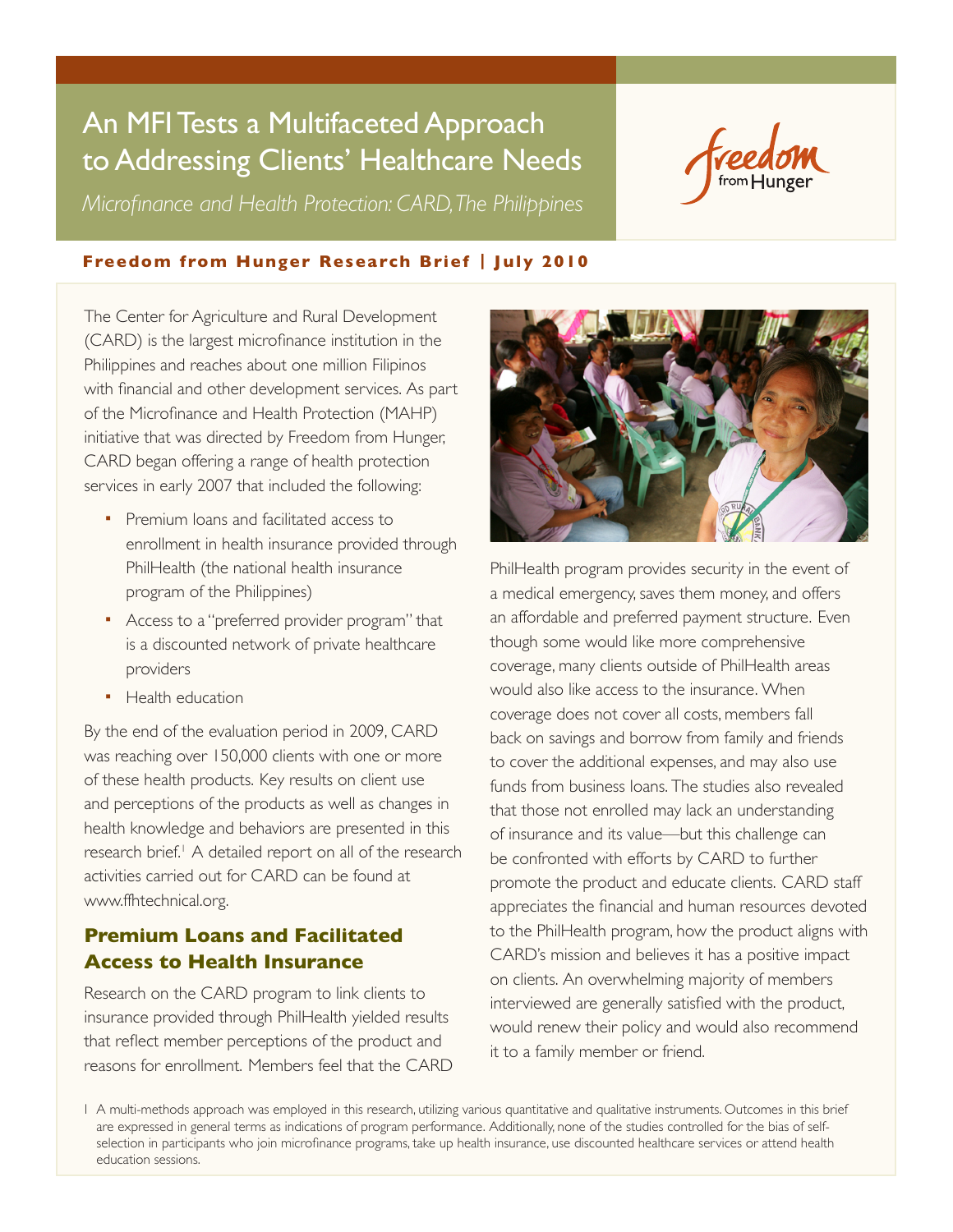#### TABLE 1: OVERVIEW OF CARD PHILHEALTH PROGRAM OUTCOMES

| <b>Indicators</b>                                                                                                  | <b>Outcomes</b>                                           |
|--------------------------------------------------------------------------------------------------------------------|-----------------------------------------------------------|
| Most common reason for purchasing a CARD health insurance product $(n=67)$                                         | "I feel more secure having it in case of<br>an emergency" |
| The most common reason for not enrolling in CARD health insurance products (n=99)                                  | "Don't know much about them"                              |
| Top reason reported for dis-enrollment $(n=48)$                                                                    | Leaving CARD as a member altogether                       |
| Those who felt CARD PhilHealth was affordable $(n=47)$                                                             | 98%                                                       |
| Respondents said they prefer paying premium weekly through CARD rather than quarterly<br>through PhilHealth (n=40) | 85%                                                       |
| Those enrolled in CARD PhilHealth program and said experience with the insurance<br>"helped quite a lot" $(n=40)$  | 88%                                                       |
| Would recommend CARD PhilHealth program to other CARD members (n=47)                                               | 97%                                                       |

# **Preferred Provider Program (PPP)**

Participating healthcare providers, CARD members and CARD staff see the PPP as providing quality service at an affordable cost. Providers appreciate how the program contributes to their social mission and expands their client base, and would continue participating in the program "for as long as they could." Some doctors mentioned a few problems with patients, such as forgetting ID cards and asking for unreasonable discounts, but find those problems manageable. CARD staff thinks the program has encouraged clients to become more health-conscious, and enjoy utilizing the discount themselves and for their family members. The PPP addresses health service issues that CARD members identified and continue to

struggle with, such as poor service quality from public services and affordability of private medical services. A majority of members would recommend that others use the program, and participating providers would recommend the program to other providers.

*Even though I give discounts [to CARD members], it has been equalized by the increased numbers of patients.*

—Dr. Javierto Reynoso

#### **Health Education**

CARD administered education modules entitled Plan for Better Health and Using Health Care Services, which aim to help members financially prepare themselves and their families for illness as well as advocate for better health services. Results from a short survey conducted before and after the administration of the education modules showed that there were statistically significant outcomes for the following two indicators:

- Members who have, in the past three months, put money aside to prepare themselves for future illness or medical emergency (increased from 79–92 percent) (p<.01).
- Members who, when negotiating, focus on what they need and repeat it (increased from 55 to 69 percent)  $(p<.05)$ .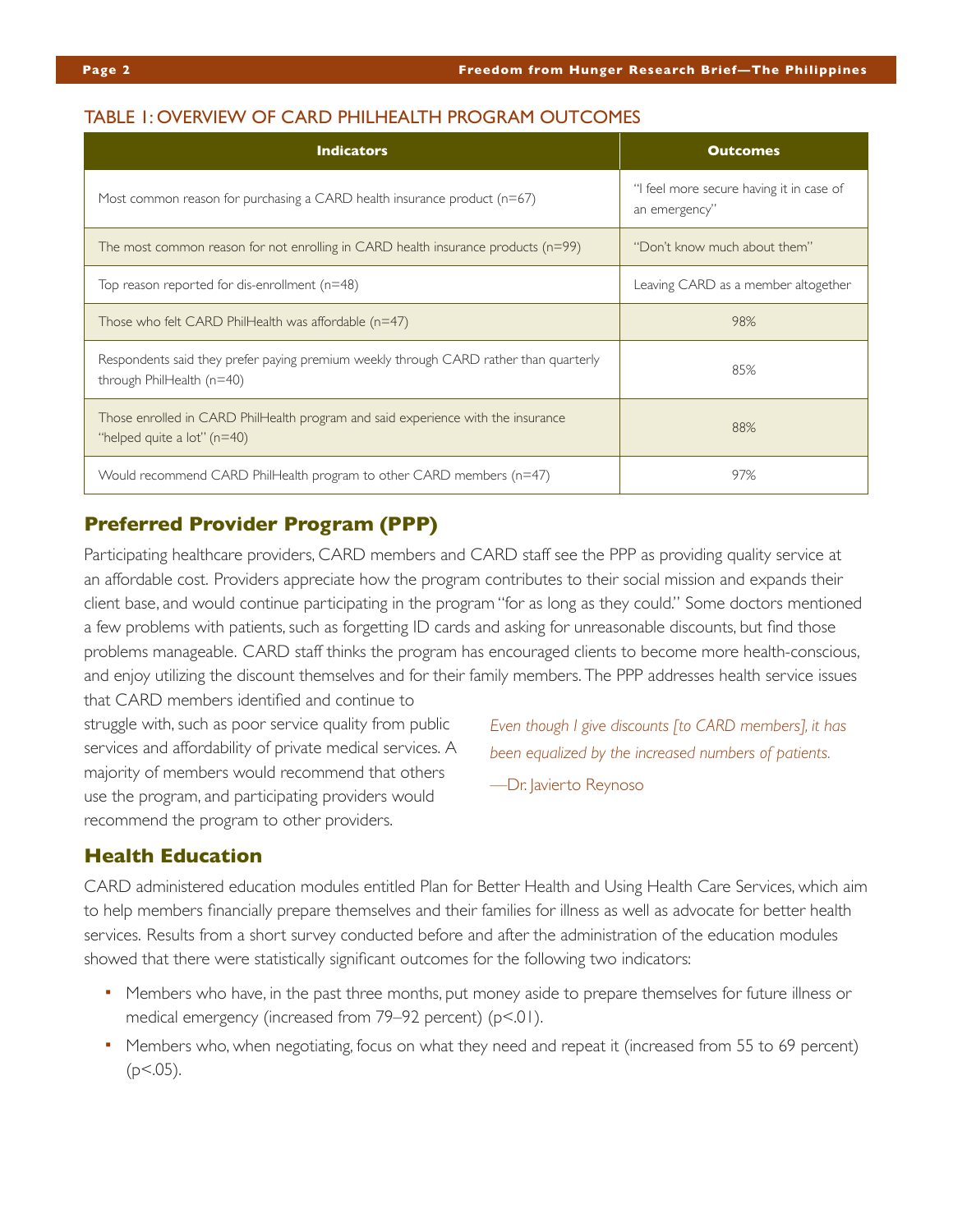The education modules complement the PPP by giving members an opportunity to utilize new skills of effectively negotiating with a provider and to better understand what to expect during a visit. Additionally, in the post-test, about 85 percent of CARD members would recommend that a family member see a doctor in the PPP, even though only approximately 23 percent had actually seen a PPP doctor themselves. This indicates that CARD members have strong faith in CARD recommendations and CARD programs and do not necessarily need to "see for themselves" in order to endorse a CARD program.

# **Costs, Benefits and Financial Sustainability**

An important element of MAHP was to address the question of whether it was possible to design and offer health-related products and services that could have positive social impact for clients while also being practical,

cost-effective and even profitable for MFIs. Towards this objective, a cost benefit study was conducted to examine the costs and benefits of the CARD PhilHealth program and the preferred provider network that employed a combination of activity-based and allocation costing to determine per-client costs and potential profitability of each product, as well as to quantify indirect benefits for MFIs. Findings indicate that the PhilHealth package could be offered not only sustainably but eventually also profitably by CARD, and that the PPP can achieve valuable social and marketing aims at a very low per-client cost. Both packages have resulted



in positive health and financial benefits for CARD clients, and there is anecdotal evidence that they have led to enhanced client growth, satisfaction and retention that could significantly enhance the scale and performance of CARD's microenterprise loan portfolio.

## **Conclusion**

It is evident from the research results that CARD has executed a successful pilot program of health protection products. CARD's PhilHealth program has also contributed to the field of microfinance by creating a model that demonstrates that MFIs can improve client access to health insurance through partnering with an insurance provider and how the provision of premium loans make this insurance more affordable for MFI clients. The offer of the discounted healthcare provider network offers promising results for MFIs and others who seek to improve client access to quality healthcare providers, even in areas with severe shortages of healthcare personnel and facilities. CARD's ability to offer the insurance on a self-sustaining basis and the provider network at very low marginal cost with indirect benefits that contribute to MFI reputation, competitive position and social mission, is an important contribution to the microfinance sector regarding the viability of using microfinance as a platform for the extension of health services.